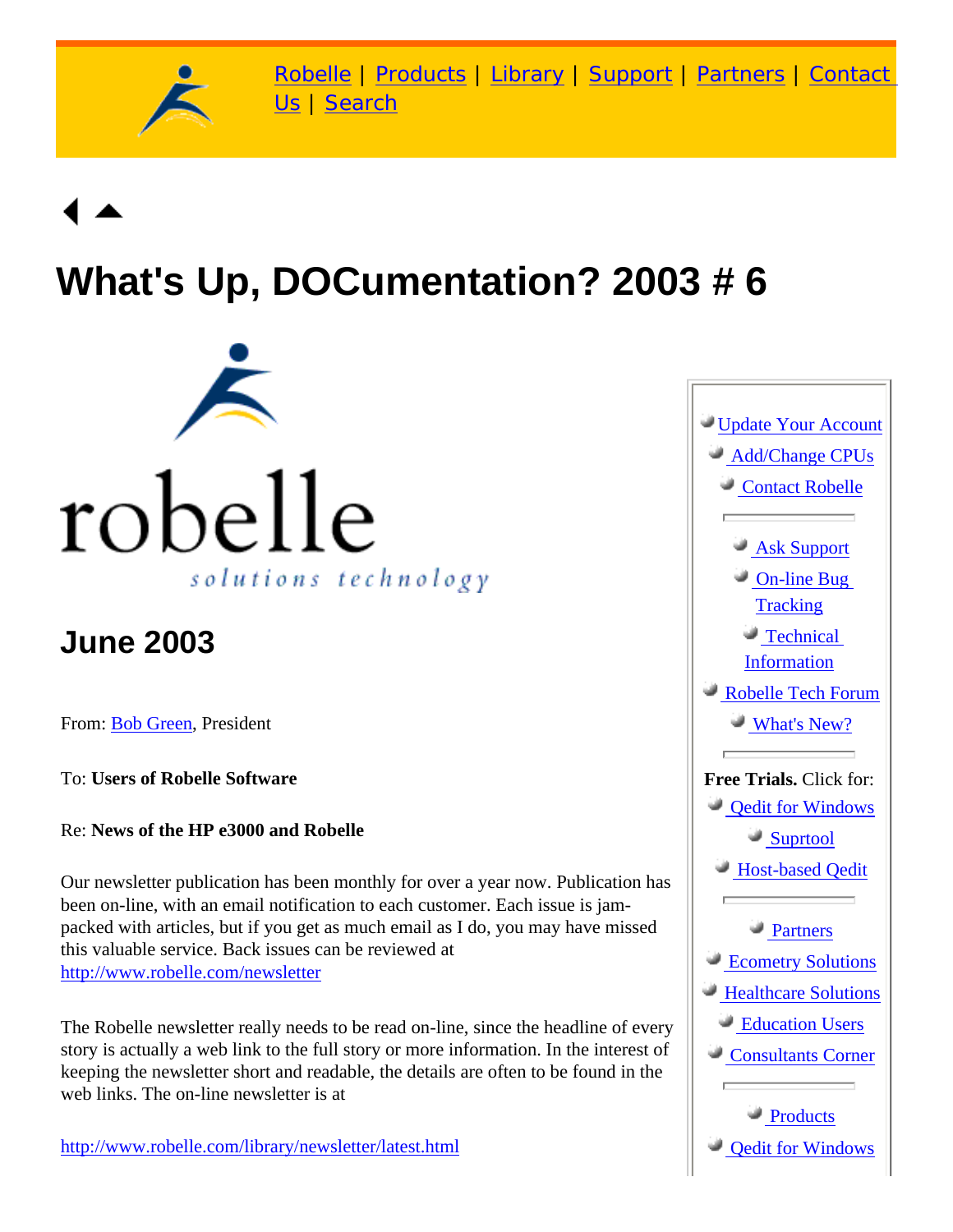### **Table of Contents:**

- [News and Upcoming Events](#page-1-0)
- **HP** Tips
- [Qedit Tips](#page-3-0)
- [Suprtool Tips](#page-3-1)
- [HP-UX and Migration Planning](#page-3-2)
- [Links/Resources/Industry News](#page-4-0)



### <span id="page-1-0"></span>**News and Upcoming Events**

#### **[MPE/iX 75 PowerPatch 1 Release](http://www.3kworld.com/newsroom.asp?sit_PK=&appmode=itemDetail&news_pk=4529)**

#### **[Robelle at HPWorld](http://www.robelle.com/events.html#hpworld2003)**

Representing Robelle at HPWorld in Atlanta, August 11-15, will be Tammy Roscoe, François Desrochers, and Bob Green (who will be presenting a paper on database migration). Look for us in booth 114. As you enter the show floor, turn left and walk to the left wall. We look forward to seeing old friends again, and making new ones.

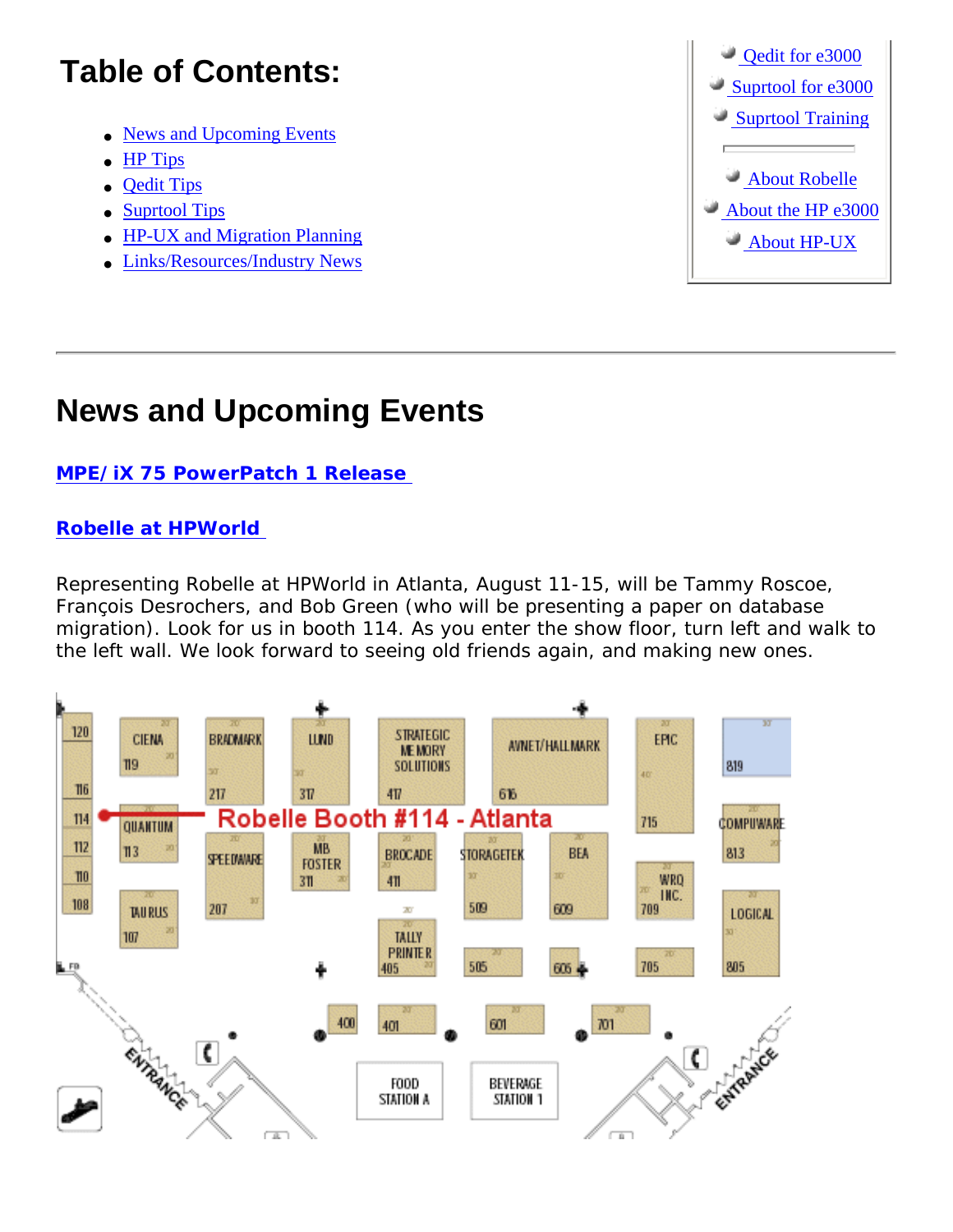#### **[MPE Papers at HPWorld](http://www.hpworld2003.com/scps/guides/track.jsp?TRACK_ID=2410)**

Some of the interesting papers this year:

Bob Green (**Robelle**): *Transforming TurboIMAGE Data for Eloquence, Oracle and more*

David Totsch: *UNIX Apologetics for the MPE Guru*

Mark Bixby: *Is Your MPE Homestead Secure?*

Jim Kramer: *Code and Data Porting: A Practical Viewpoint and Live Demonstration*

Alan Yeo, Jeanette Nuttsford, et al: *HPe3000 - Staying?, Going?, Gone! - A Risk Free Migration Master Class*

Gerry Johnson: *Transforming An Image Database to an SQL Database - What to do about keys?*

Terry O'Brien: *Quickstart Oracle for the TurboImage Developer*

Steve Suraci, Sherri Erickson: *A Future in Homesteading*

### <span id="page-2-0"></span>**HP Tips**

#### **[Is a "Zero Secondaries" Report Good News?](http://www.robelle.com/tips/image.html#zerosecondaries)**

TurboIMAGE master datasets have primary entries and secondary entries. Primaries are "good" because they can be located in a single disk read. Secondaries are "bad" because you must search down a chain of indeterminate length from the primary to find them. You would run a Howmessy or Dbgeneral report to find out what percentage secondaries you have in each master dataset. So, would a "zero secondaries" be ideal? Click the link to read our answer.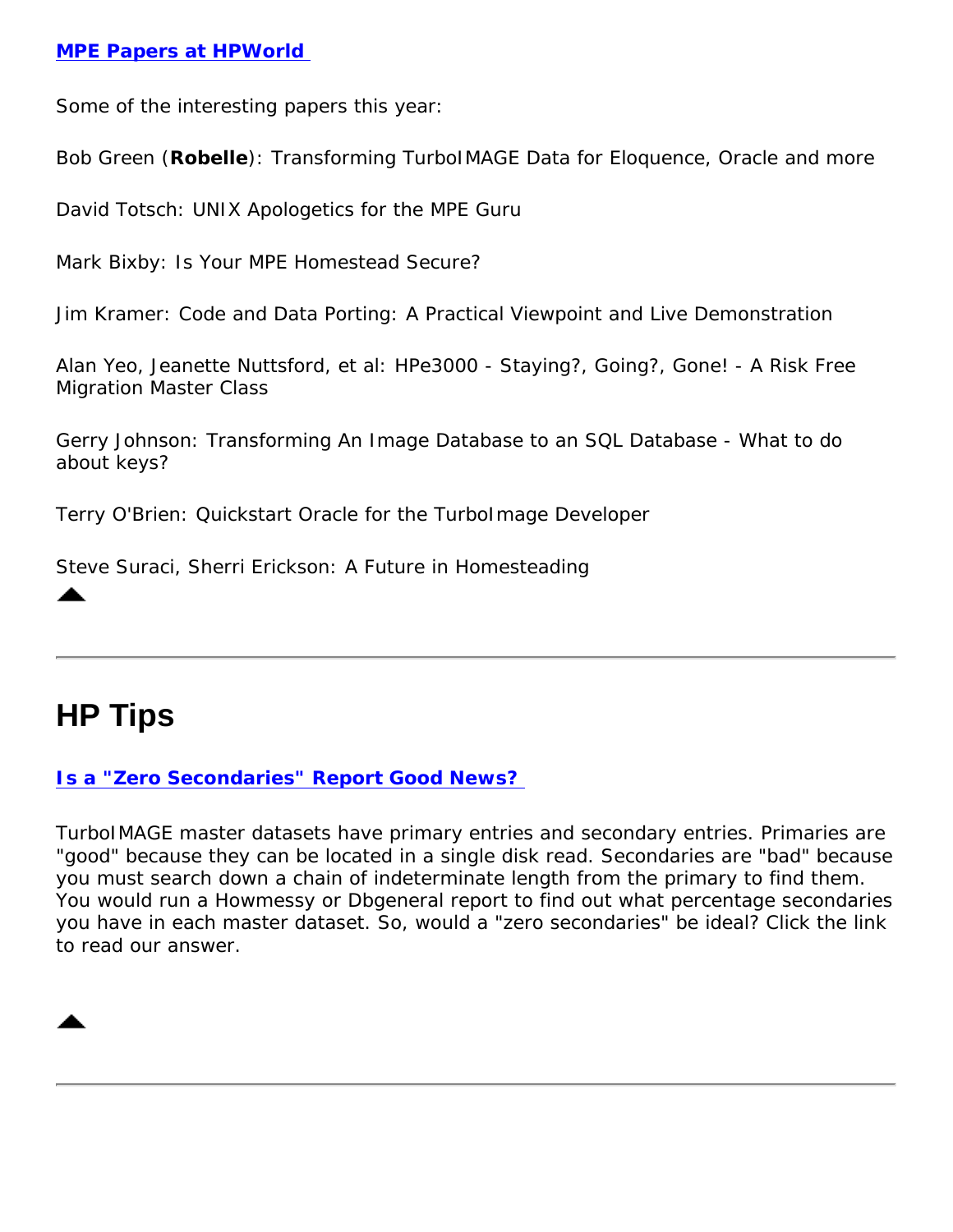### <span id="page-3-0"></span>**Qedit Tips**

#### **[Qedit for Windows 5.4 Released](http://www.robelle.com/products/qwin/5.4/)**

The official annual update to Qedit for Windows (client and server) has been released. Click the link above to read about new features in the PC client, including a useful option to break HP-UX data files (without line breaks!) into lines for display and edit.

#### **[New QWIN Script](http://www.robelle.com/support/qwin/scripts/StringFunctions.qsl)**

We have posted a new QSL script on our web site that allows Qedit for Windows to upshift or downshift text.

### <span id="page-3-1"></span>**Suprtool Tips**

#### **[Unbelievable Enhancements in Suprtool 4.7](http://www.robelle.com/products/suprtool/production.html)**



Suprtool version 4.7 has been released for HP-UX and MPE/iX with more new features than in any previous year: the \$Number function reads a freeform ascii number with signs, decimal places and currency, \$Total function keeps a running total for a numeric field, the \$SubTotal function totals numeric fields on level-breaks, the \$Split function breaks strings into multiple fields, the Join command in Suprlink does [many-to-many links,](http://www.robelle.com/tips/many-to-many-link.html) The Clean option prepares data for export, the Escape command exports problem characters with an "escape character", and the \$Counter function increments a field for every record selected. [\(Application notes on these new features.\)](http://www.robelle.com/tips/suprtool.html)

<span id="page-3-2"></span>Also Suprtool, STExport and Suprlink now support environment variables. And Suprtool/UX supports Eloquence 7.0 features and expanded limits.

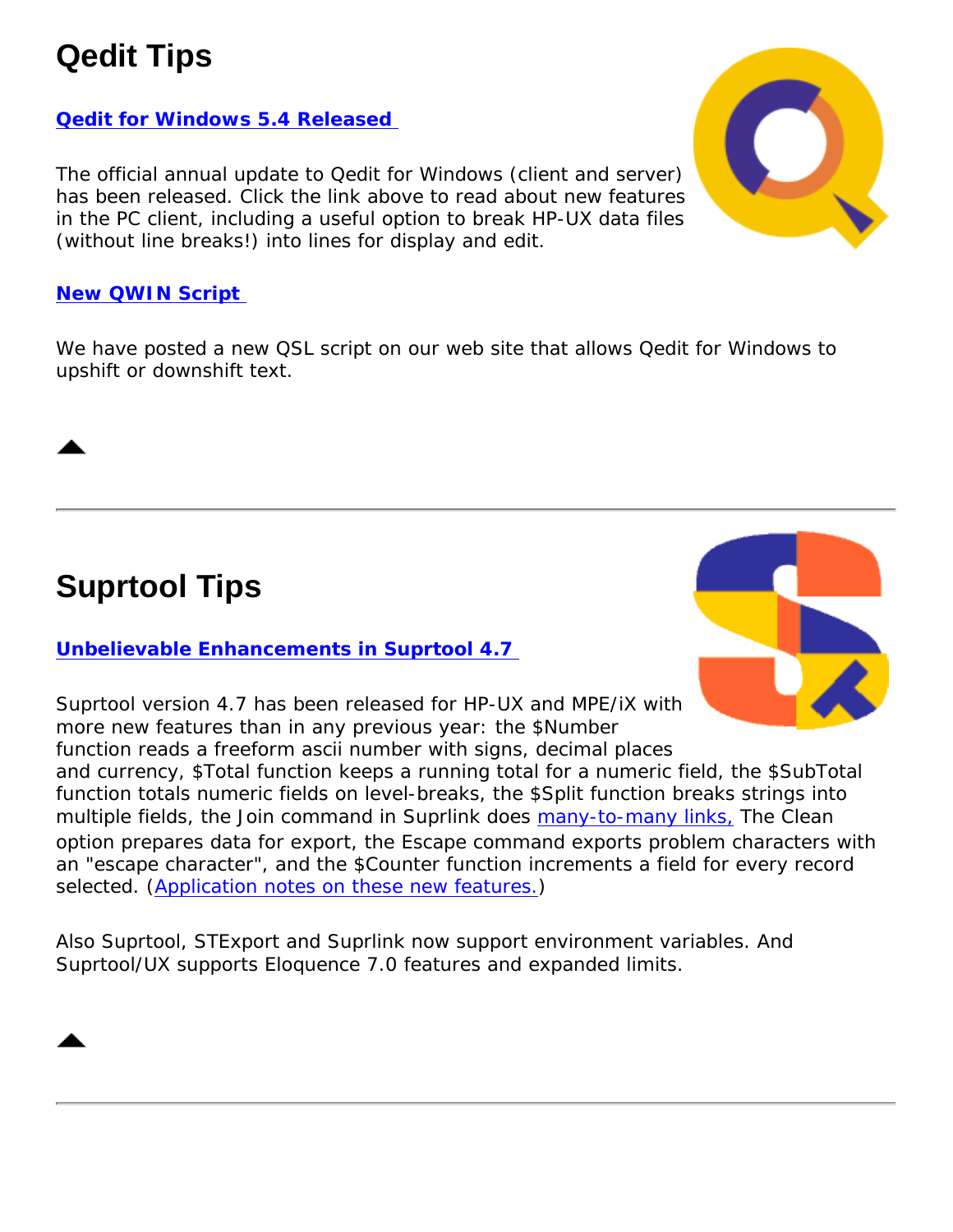### **HP-UX and Migration Planning**

#### **[ScreenJet Whitepaper: VPLUS Enhancement and Migration](http://207.21.244.161/download_mig.asp?SesEnc=&page=downloadlive)**

Alan Yeo of ScreenJet provides a detailed explanation of the issues involved in migrating VPLUS applications. He also has a [package solution](http://www.screenjet.com/) using ScreenJet and AcuCOBOL. (You must give your email address to download the paper.)

#### **[Acucorp COBOL](http://www.acucorp.com/markets/hp/)**

Here is the Acucorp web page for migrating HP COBOL to their compiler. You can request a White Paper, download their "Compatibility with HP COBOL" PDF file, read their HP FAQ, and more.

#### **[9th HP Webcast](http://www.hp.com/go/e3000reg)**

HP 3000 customers are asking HP:

- \* What's the quickest and least expensive way to make the transition?
- \* Which tools will save me the most money?
- \* Can I save money by just staying on the e3000?

On Thursday, May 22nd, HP presented the ninth webcast in the HP e3000 Transition series. The subject was "HP e3000 Transitions: Controlling Your Costs". In addition to answering these questions, HP briefly recapped some of the highlights of the recent Solution Symposium that was presented by Interex.

#### **[HP White Paper: MPE Commands and Networks](http://www.hp.com/products1/mpeixservers/info_library/wp/mpe_com_net.pdf)**

This paper describes the issues for MPE Commands and MPE networking when migrating off MPE/iX. PDF format.

### <span id="page-4-0"></span>**Links/Resources/Industry News**

#### **[3rd Party Support: Blueline](http://www.bluelineservices.com/hp_3000.htm)**

This HP reseller in Dallas is 'is proud to announce a continuance of support for the 9X7, 9X8, 9X9, 99X and A & N-Class systems and software well beyond the December 31,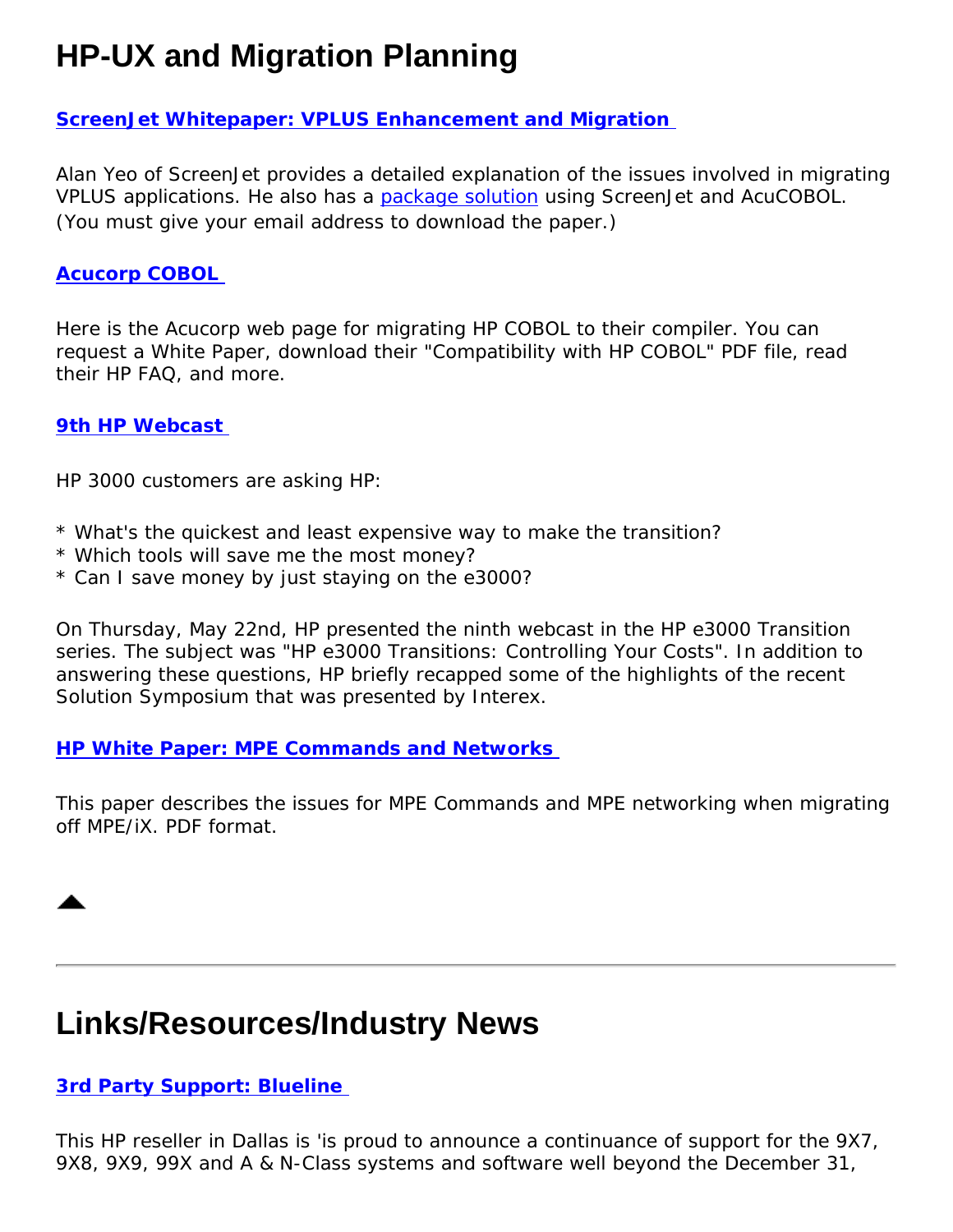2006 "death" date.'

#### **[Is Your Homestead Secure?](http://jazz.external.hp.com/papers/SolSymposium_03/homestead-security-027-rev1.htm)**

Solutions Symposium paper by Mark Bixby. Everything you need to know to help make your MPE system secure from hackers. Also available in [PowerPoint format.](http://jazz.external.hp.com/papers/SolSymposium_03/homestead-security-027-rev1.ppt)

#### **[Mark Bixby's Personal Home Page](http://www.bixby.org/mark/)**

Professional interests (porting Apache, Bind, OpenSSL, Perl, etc. to MPE and much more) and his personal interests of a major contributor to the 3000 infrastructure.

#### **[Why Am I Getting All This Email?](http://www.robelle.com/tips/email-cloak.html)**

Mike Shumko writes:

Here's an interesting study which shows how email addresses are harvested by spammers, and how to avoid it.

<http://www.cdt.org/speech/spam/030319spamreport.shtml>

Click [here](http://www.robelle.com/tips/email-cloak.html) for more new suggestions.

#### **[HP White Paper: KSAM and MPE Files](http://www.hp.com/products1/mpeixservers/info_library/wp/ksam_mpe.pdf)**

This PDF white paper describes in detail the MPE file system and KSAM indexed sequential file system, identifying those features that are proprietary and may involve some work to migrate to another system. 33 pages of good, detailed information.

### **Newsletter Distribution**

Robelle Solutions Technology Inc. provides the *What's Up, DOCumentation?* newsletter as a service to our customers. The newsletter is available on the web: in HTML format for browsing and PDF format for printing. Visit [www.robelle.com/library/newsletter/](http://www.robelle.com/library/newsletter/)

Comments about this issue, as well as ideas for future issues, including news, tips, and suggestions for articles, can be sent to [bgreen@robelle.com.](mailto:bgreen@robelle.com)